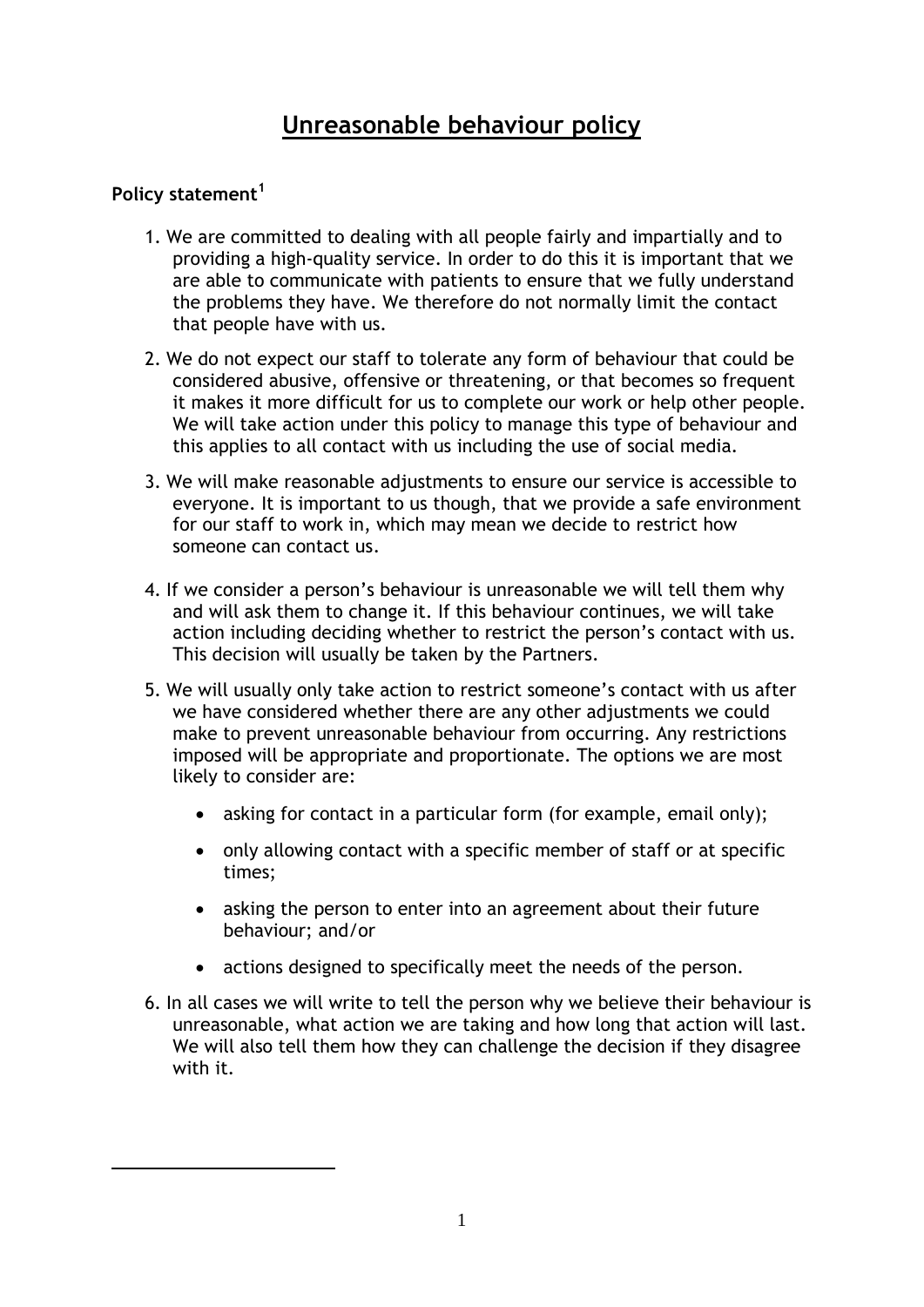- 7. If, despite any adjustments we have made, a person continues to behave in a way which is unreasonable, we may decide to remove the patient from the practice list.
- 8. There will be occasions where we decide that a person's behaviour is so extreme that it threatens the immediate safety and welfare of our staff or others. In these instances we will consider stopping all contact immediately, reporting what has happened to the police or taking legal action. In such cases, we may not warn the person before we do this.

#### **What is unreasonable behaviour?**

- 9. Unreasonable behaviour is difficult to define and will usually depend on the situation of the individual concerned. It can occur in a variety of circumstances including in person, on the telephone, in written correspondence or on social media (see paragraph 69).
- 10. Any behaviour that makes someone feel uneasy, uncomfortable, distressed, anxious or unsafe is likely to be considered unreasonable and action can be considered under the policy in these instances. Examples include behaviour that a staff member considers abusive, offensive or threatening in nature.
- 11. We should also consider taking action under the policy where a high frequency of contact causes a disruption to the service we provide. For example, a series of disruptive calls which contain no abusive content may be suitable for action to be taken under this policy as much as a single call which contains a specific threat.
- 12. If at any stage we consider a person's behaviour poses an immediate threat to the health, welfare or safety of staff then we should decide whether more immediate action is required. Further information about what action to take is available at paragraph 57.

#### Considering equality issues in deciding whether to take action under the policy

- 13. The staff member must take into account any equality issues that may affect a person's behaviour before deciding whether to take action under the policy. This should include reviewing any adjustments currently in place and deciding whether any further steps could be taken to manage the person's behaviour. Any changes should be recorded on the Alerts in patients records **(Policy requirement)**
- 14. If the staff member considers further adjustments cannot be made to support the person, or their request for adjustment is unreasonable, then the reasons for this decision must be recorded and discussed with the Partners. If the staff member has any concern about deciding that a requested adjustment is not reasonable, they must consult the manager. **(Policy requirements)**
- 15. A staff member can still take action under this policy even if a relevant equality or diversity issue is identified. They must take account of any reasonable adjustments agreed in deciding what action to take. **(Policy requirement)** For example, a dyslexic complainant may only want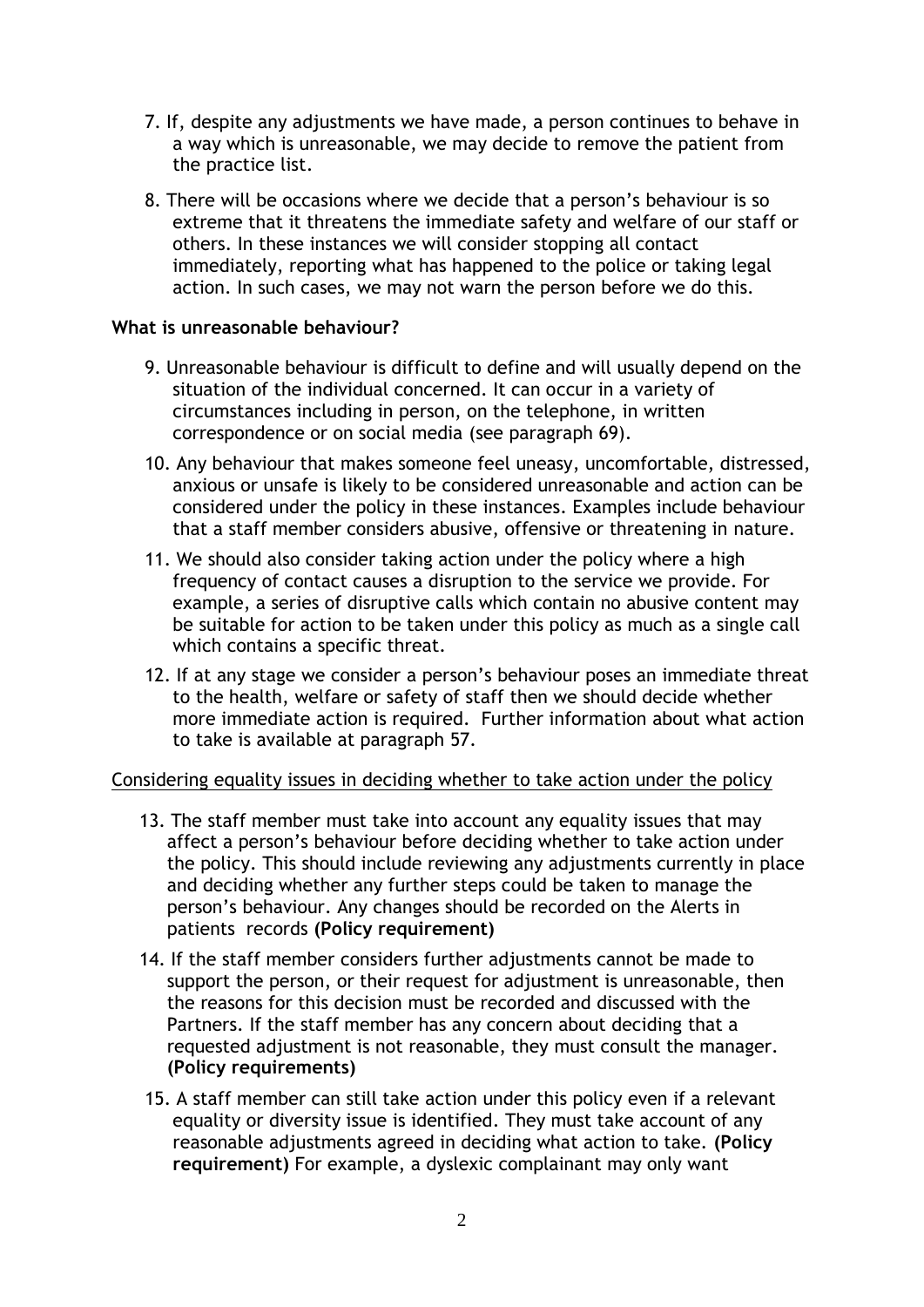telephone contact. We may therefore decide to limit their contact to one person, rather than restrict all telephone calls to us.

## Recording unreasonable behaviour

- 16. The staff member should log full details of any behaviour they consider to be unreasonable in the incident book. This record should include details of why they consider the behaviour is unreasonable and details of, for example, any offensive terms used. **(Policy requirement)**
- 17. The staff member should record the exact language used in the contact and give as much information as possible about how and when it was used. This should not only include what someone said or did but the way they spoke and how they acted. They should also create a new record for each telephone call to capture the frequency of the contact. **(Policy requirement)**

# **The process**

- 18. Staff members should complete each stage of the process below before moving to the next and should only take further action if the person's behaviour continues to be unreasonable. **(Policy requirement)**
- Tell the person that we consider their behaviour to be unreasonable and why.
- Consider if a new or existing advocate can be used to communicate with the person as an alternative method of communication.
- Issue a warning with the agreement of a manager and provide details of our policy.
- Escalate to the Partners to consider applying the policy.

#### Tell the person that we consider their behaviour to be unreasonable and why

- 19. The staff member who has experienced the unreasonable behaviour should usually be the one to challenge it. This is because they are in the best position to explain why the person's behaviour is unreasonable.
- 20. The staff member should tell the person involved that they consider their behaviour unreasonable, explain why, and give them the opportunity to stop. (This explanation can, if necessary, be given at the same time as a warning about the potential application of this policy.) They should also ask the person at this time if there is a way we can adjust our service to help them. **(Policy requirements)**
- 21. If for any reason the staff member feels uncomfortable in challenging the person's behaviour at the time, or is concerned their personal safety is at risk (particularly if the behaviour is threatening or occurs in a face-to-face setting), they should record any details of the person's behaviour and discuss what happened with their manager as soon as possible. The staff member can still contact the complainant to discuss their behaviour after the telephone call if appropriate.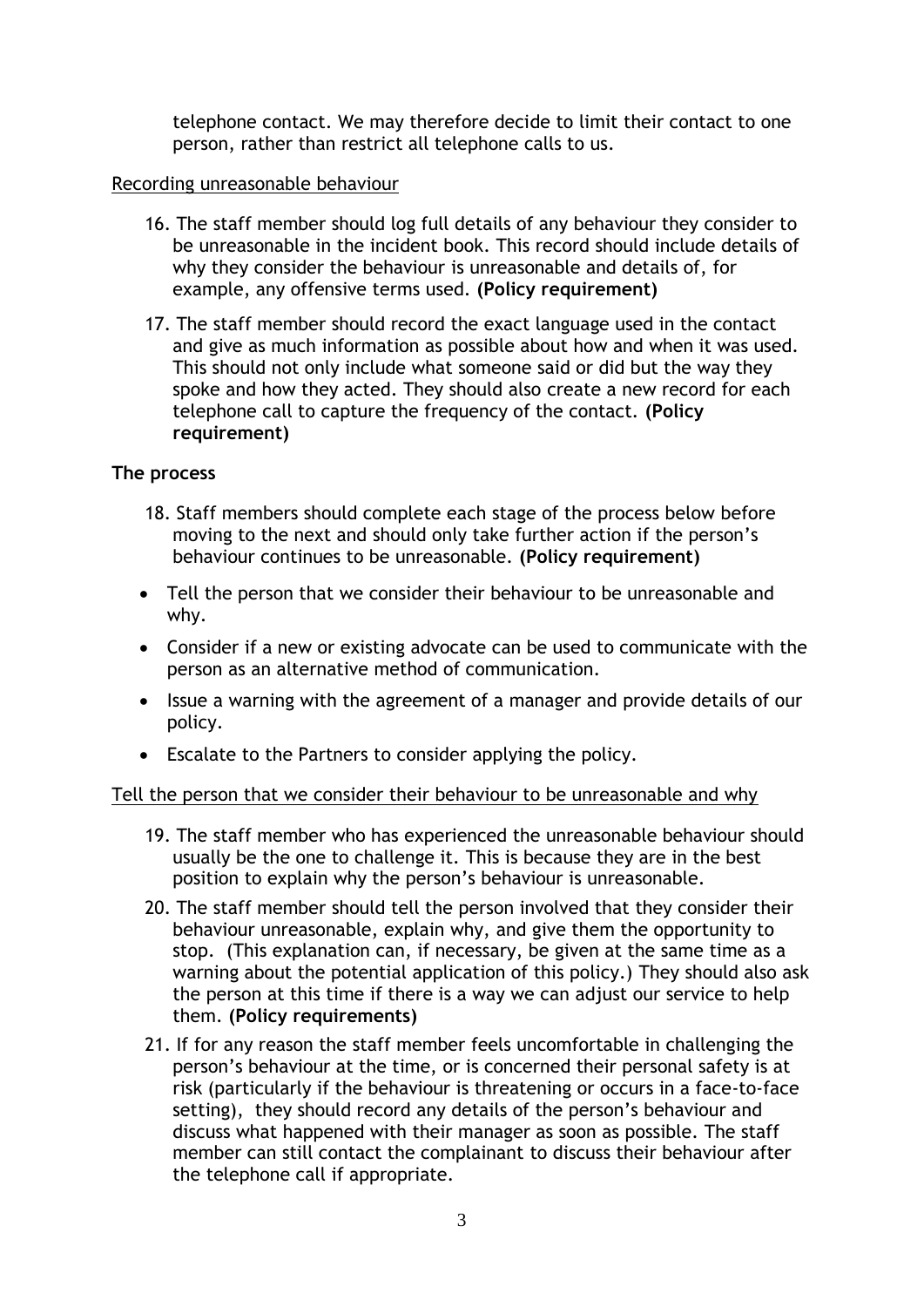# Examples of when and how to challenge unreasonable behaviour

- 22. If a person uses offensive language during a telephone call the staff member involved should explain to the person that their language is unreasonable and ask them to stop. If the person refuses to comply with that request the staff member should politely end the call. A record should be made in the incident book of what has happened and the telephone call should be discussed with a manager. (Recording retrieved)
- 23. If a person uses offensive language in letters or emails, the staff member should explain in their next written response to the person that the language they have used is unreasonable and ask them not to repeat this in future correspondence.
- 24. If a person persistently makes repeated telephone calls without legitimate purpose (for example, to ask about progress on their case when they have recently been given that information) the staff member involved should explain to them that their behaviour is disruptive and is preventing work on their case and others. They should ask the person to stop doing this. If the person refuses to comply with the request then in the short term further calls can be terminated politely after a brief explanation (for example, that we have nothing further to add to the last update given on the case). If the behaviour continues the staff member must take action under the policy and should not continue to just terminate calls. **(Policy requirement)**
- 25. If a person sends repeated letters or emails without legitimate purpose (for example, if they send one letter each day that does not add anything to the evidence in support of their case) the staff member should ask, in their next contact with the person, that they limit the amount of correspondence sent to us.

# Consider if a new or existing advocate can be used to communicate with the person

- 26. If a person displaying unreasonable behaviour has an advocate, the staff member should approach them as soon as possible to ask for assistance in understanding and managing the person's behaviour.
- 27. If the person does not have an advocate, the staff member should, if appropriate, suggest they get one and provide details of a suitable provider. This may be particularly suitable in cases where there are equality considerations. **(Policy requirement)**

#### Issue a warning with the agreement of a manager and provide details of our policy

- 28. A warning will normally be given before the policy is applied. This is different to telling the person their behaviour is unreasonable. The staff member will usually have already told the complainant why their behaviour was unreasonable and given them the opportunity to change.
- 29. The staff member should consider the most appropriate way of giving the warning, whether this is telephone, email or by post. The staff member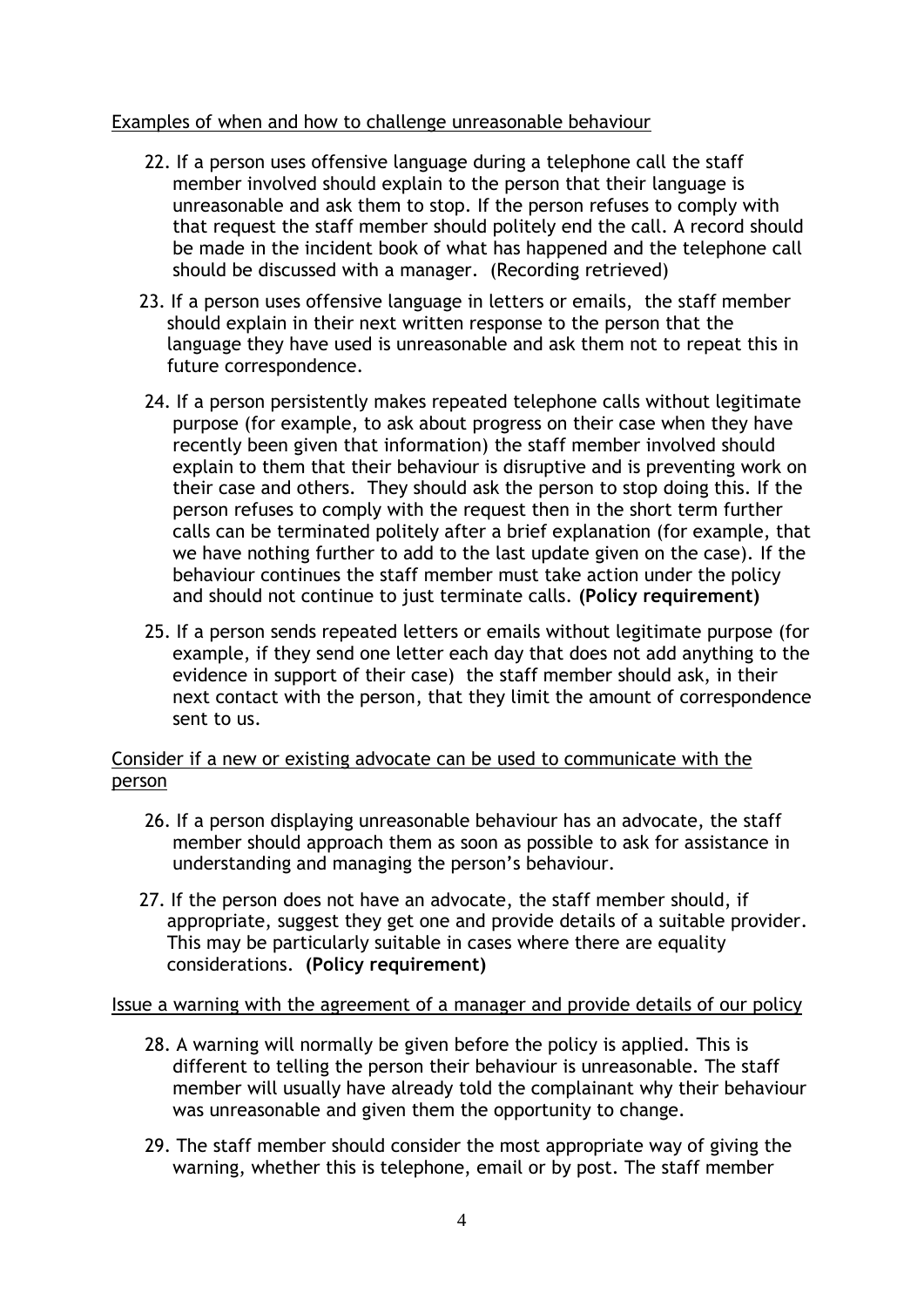should also record the warning in the incident book. This must include a summary of the reasons for the warning, and the manager it was discussed with. **(Policy requirement)**

- 30. If the warning is communicated over the telephone the staff member should also send the person concerned either a copy or a link to the policy statement via email or writing . This should be accompanied by a brief letter reiterating the warning and if appropriate a statement of our willingness to discuss a reasonable adjustment if helpful. **(Policy requirement)**
- 31. The staff member involved should usually deliver the warning as they are best placed to explain why the complainant's behaviour was unreasonable. Another staff member can do this though if appropriate. The warning should explain what the behaviour was, why we consider it to be unreasonable and the likely consequences of any continuation.
- 32. The staff member should usually discuss the decision to issue a warning in advance with a manager. There will be occasions when a person's behaviour (usually during a telephone call) requires a staff member to issue a warning without being able to discuss the case with a manager first. In these instances the staff member should inform their manager as soon as possible after the event. **(Policy requirement)**
- 33. If a Member of Parliament and/or representative have been involved in the case, the staff member should tell the person that, if the unreasonable behaviour continues and we decide to apply our policy, that we will tell the MP and/or the representative. **(Policy requirement)**
- 34. If the staff member considers the person's behaviour is particularly serious (for example, there has been a specific and immediate threat made) a decision may be taken by the Manager to apply the policy without prior warning. In that event, the staff member who authorises the application of the policy should contact the person immediately explaining the reasons for doing this. **(Policy requirement)**
- 35. The staff member should also consider whether the whole team should be informed. This will mainly be relevant when the staff member feels threatened by the person's actions, for example a threat is made to come to the practice.

#### Escalate to consider application of the policy

36. If the person continues to behave in a way that is unreasonable, a request to apply the policy should be referred to the manager. The staff member should ensure the request provides relevant details (for example, steps taken so far, nature and frequency of the behaviour, information about the complainant's needs and circumstances (if known), and the type and duration of any proposed requirements or conditions). **(Policy requirement)**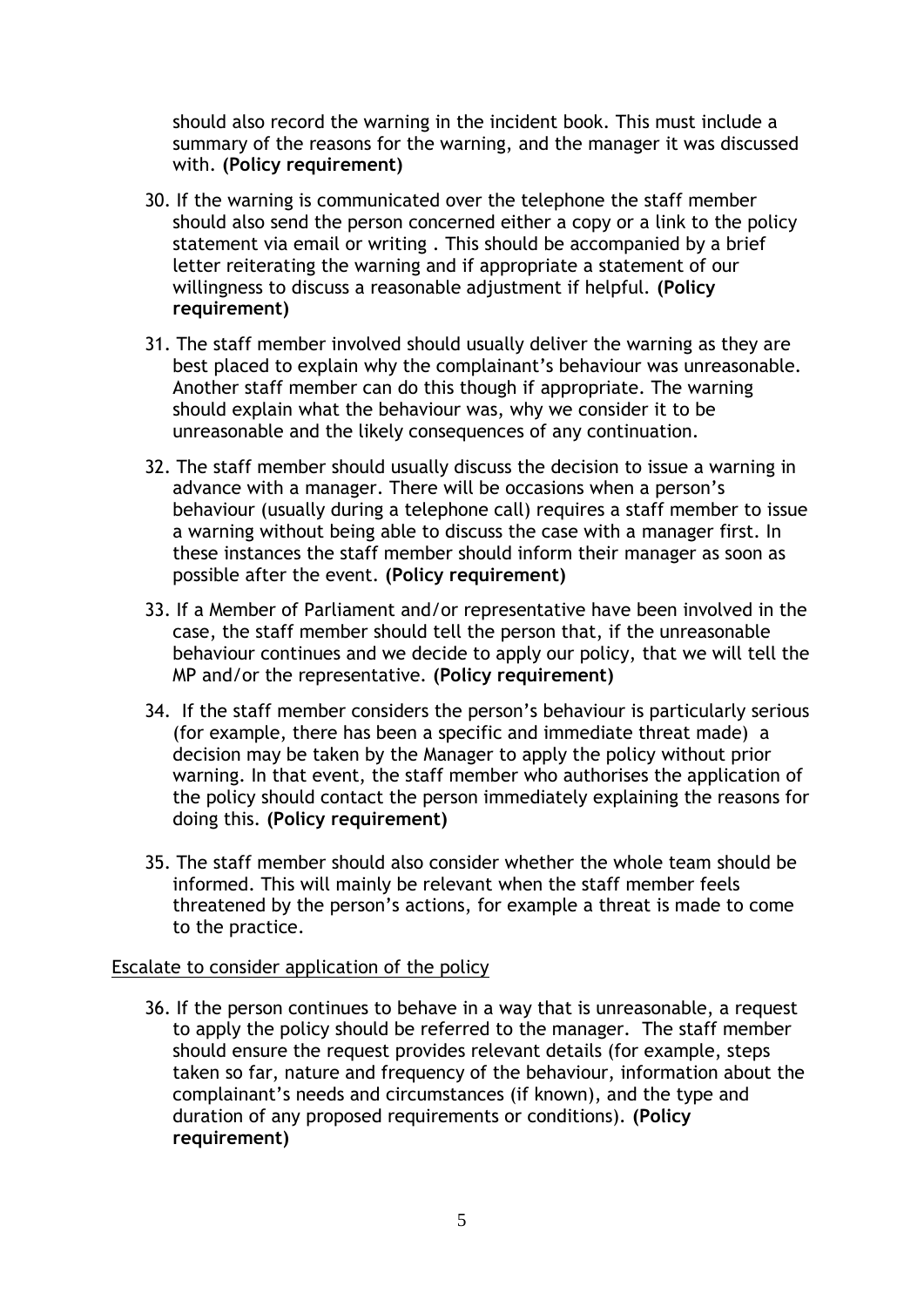- 37. In deciding whether to apply the policy the manager should consider and record in the incident book; **(Policy requirements)**
	- The requirements/conditions for the person to follow in order to manage their behaviour.
	- Whether there are any equality or diversity considerations that may impact on the requirements/conditions agreed.
	- Advice and support to any staff members who receive contact from that person.
	- Date for review of requirements/conditions.
	- Responsibility for handling requests for review of requirements /conditions.
- 38. The staff member should record the outcome in the incident book and detail the reasons why it has been agreed or not agreed that the policy should be applied. This should include whether restrictions need to apply to any other existing enquiries, reviews, investigations or information requests that the person has with us. **(Policy requirements)**
- 39. If it is decided that the policy should not be applied then the manager who considers the request should decide how to manage contact from the person in the future and record this on CMS. **(Policy requirement)**
- 40. If it is decided the policy should apply, the manager considering the request should agree how to restrict the person's contact with us. In doing this they should balance the interests of the person with the duty to protect the health, safety and welfare of staff. **(Policy requirements)**
- 41. Possible actions include:
	- requesting contact in a particular form (for example, emails only);
	- requiring contact to take place with a named person;
	- restricting telephone calls to specified days and times;
	- asking the person to enter into an agreement about their conduct; and/or
	- actions designed specifically to meet the needs of the person.
- 42. When applying a restriction then the manager considering the request should set a date when it will be reviewed. This date should be recorded in the incident book. This will not be more than 6 months after the restrictions are imposed. **(Policy requirement)**
- 43. The manager applying the restrictions should contact the person and explain:
	- the reasons for the decision:
	- the requirements/conditions the person must follow and any adjustments that can be made to assist with this;
	- the date set for review:
	- how the person can challenge the decision;
	- a warning that continued unreasonable behaviour may lead to the case being closed; and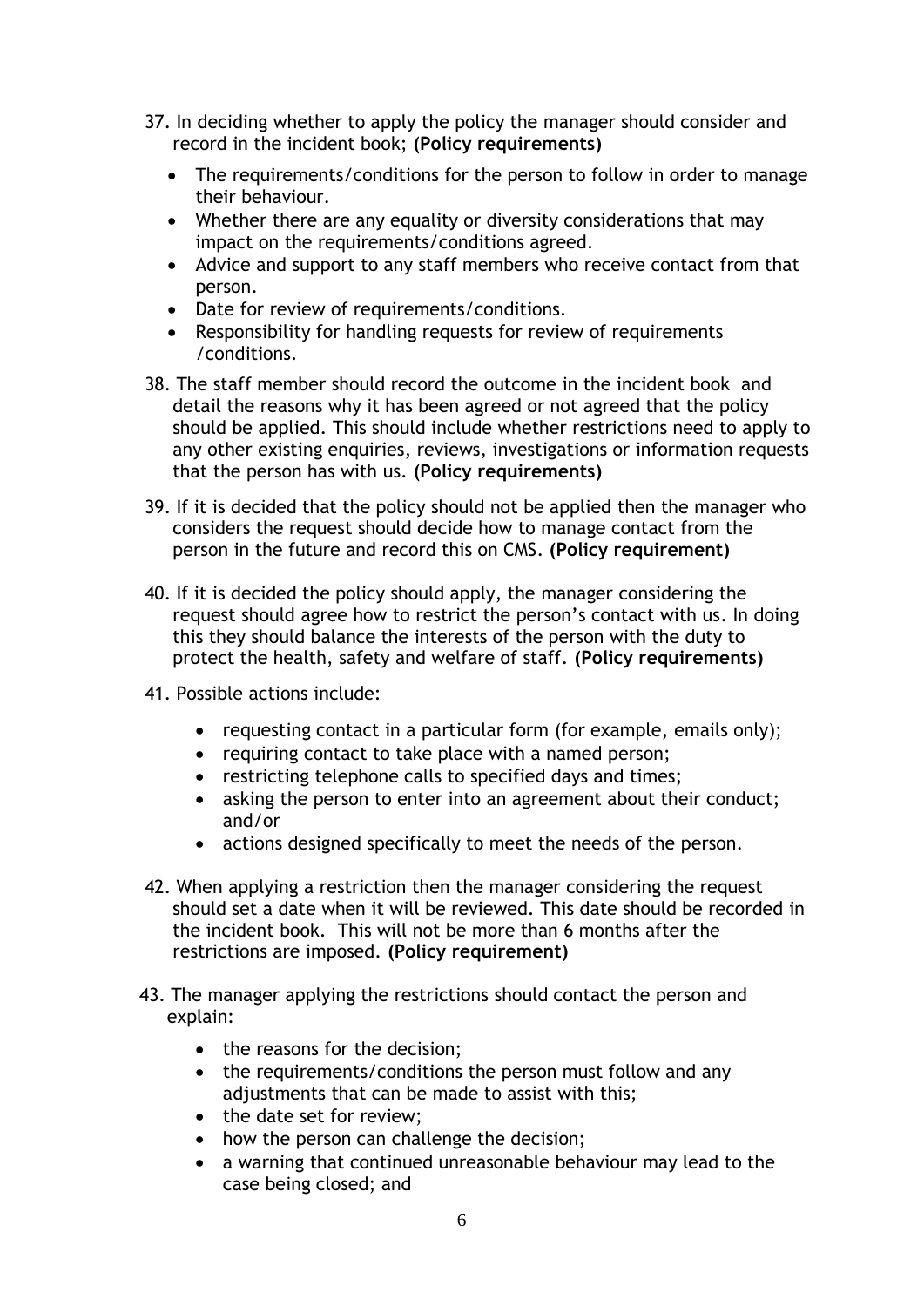- where relevant, that the MP/representative has been told of the action.
- 44. The manager should preferably make this contact by writing. If they are aware that the person has a preferred method of communication then contact should be made this way instead. **(Policy requirements)**

## Recording the application of the policy and restrictions

- 45. The staff member should record that the policy has been applied and the restrictions under the 'alerts' section of the patient record. They should also include details of the manager who approved the decision and the date the restrictions should be reviewed. **(Policy requirement)** This will now appear on the alerts on the patient record.
- 46. The staff member should set up a task via NHS mail calendar to alert them when the policy is due for review. If they are no longer the staff member dealing with the person on this date then they should contact the staff member currently dealing with the person to inform them a review is due. **(Policy requirements)**
- 47. The staff member who is currently dealing with the person (or their case) is responsible for keeping the case record updated about the application of the policy. This includes where restrictions on contact are altered, varied or removed. **(Policy requirement)**

#### **What if contact restrictions that have been applied are not complied with?**

- 48. If a staff member receives a telephone call from a person who has been informed they cannot contact us this way, they should explain the restriction to the complainant. They should politely ask the person to contact us using an alternative method or via an advocate. The call can then be terminated. **(Policy requirement)**
- 49. If a staff member receives a letter or email from a person who has been informed they cannot contact us this way, then they should explain this restriction to the complainant (this can be in writing if appropriate). They should then ask the person to contact us using an alternative method or via an advocate.

#### **What if unreasonable behaviour continues after the policy is applied?**

- 50. If the person continues to behave unreasonably after the policy has been applied, then the manager of the staff member currently dealing with the person should decide whether further restrictions are required. They should ensure that any changes made are recorded in the incident book as soon as possible. **(Policy requirement)**
- 51. The Manager can decide to terminate contact with a person completely if appropriate, resulting in removal from the practice list. The intention of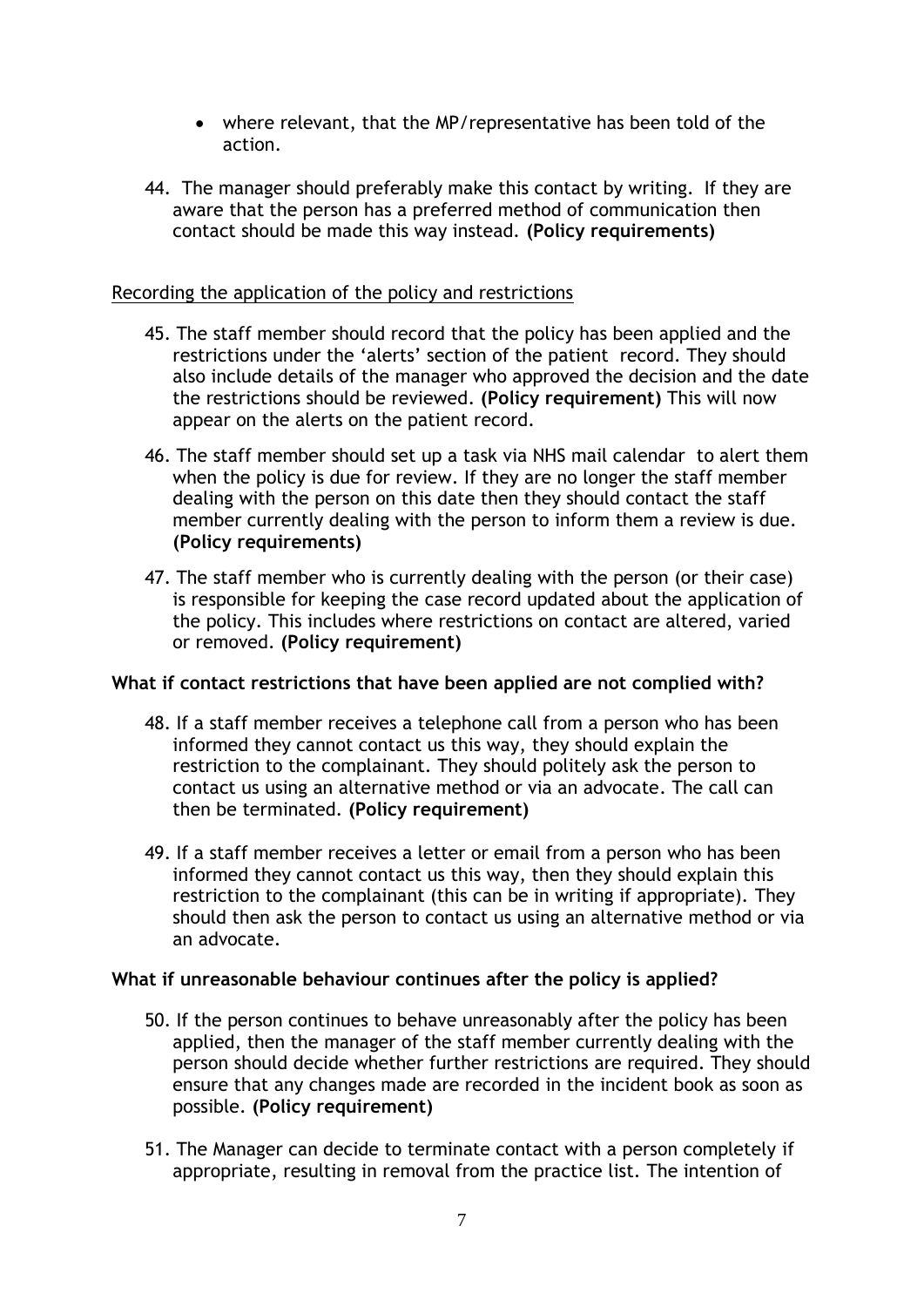this policy though is to manage challenging behaviour so we can continue to offer NHS services to the patient. This should therefore only be considered in rare circumstances. If the decision is made to do this then this should be recorded in the incident book. **(Policy requirement)**

52. If the decision is made to remove the patient from the list, then the manager of the staff member currently dealing with the person should decide whether to acknowledge or consider any further contact. This should be considered on a case by case basis and any action taken must be recorded in the incident book.

#### **Complaints about decisions to apply the policy**

- 53. The Partners can consider complaints about whether the policy has been applied in line with this guidance. If the process has not been followed correctly, the Partners should pass the case back to the manager who applied the policy and ask for it to be reconsidered. The outcome should be recorded in the incident book. **(Policy requirement)**
- 54. If the complaint concerns our decision to apply the policy, the complaint should be forwarded to the manager who agreed the restrictions to review. The member of staff carrying out that review must issue a written decision to explain the outcome and record the decision. **(Policy requirement)**

#### **Behaviour that poses an immediate risk**

- 55. There will be exceptional cases where we consider a person's behaviour poses an immediate threat to the health, welfare or safety of staff members. In these cases the Partenrs may decide to take action without prior warning, including terminating all contact. They may also consider other suitable action such as police involvement. **(Policy requirement)**
- 56. The staff member taking this action must clearly record what action has been taken **(Policy requirement)** A risk assessment template and guidance on completing a risk assessment are available (see Annex C for details).

#### **Modification of behaviour**

- 57. If a staff member considers the person has modified their behaviour before the review date to the extent that existing restrictions should not apply, a proposal to remove or modify the restrictions can be agreed by the manager
- 58. If restrictions are removed on a person's contact with us before the review date set the staff member should contact the person to explain this. At this time they should also make it clear to the person that if their previous behaviour resumes this could lead to restrictions being imposed again or further restrictions imposed. **(Policy requirement)**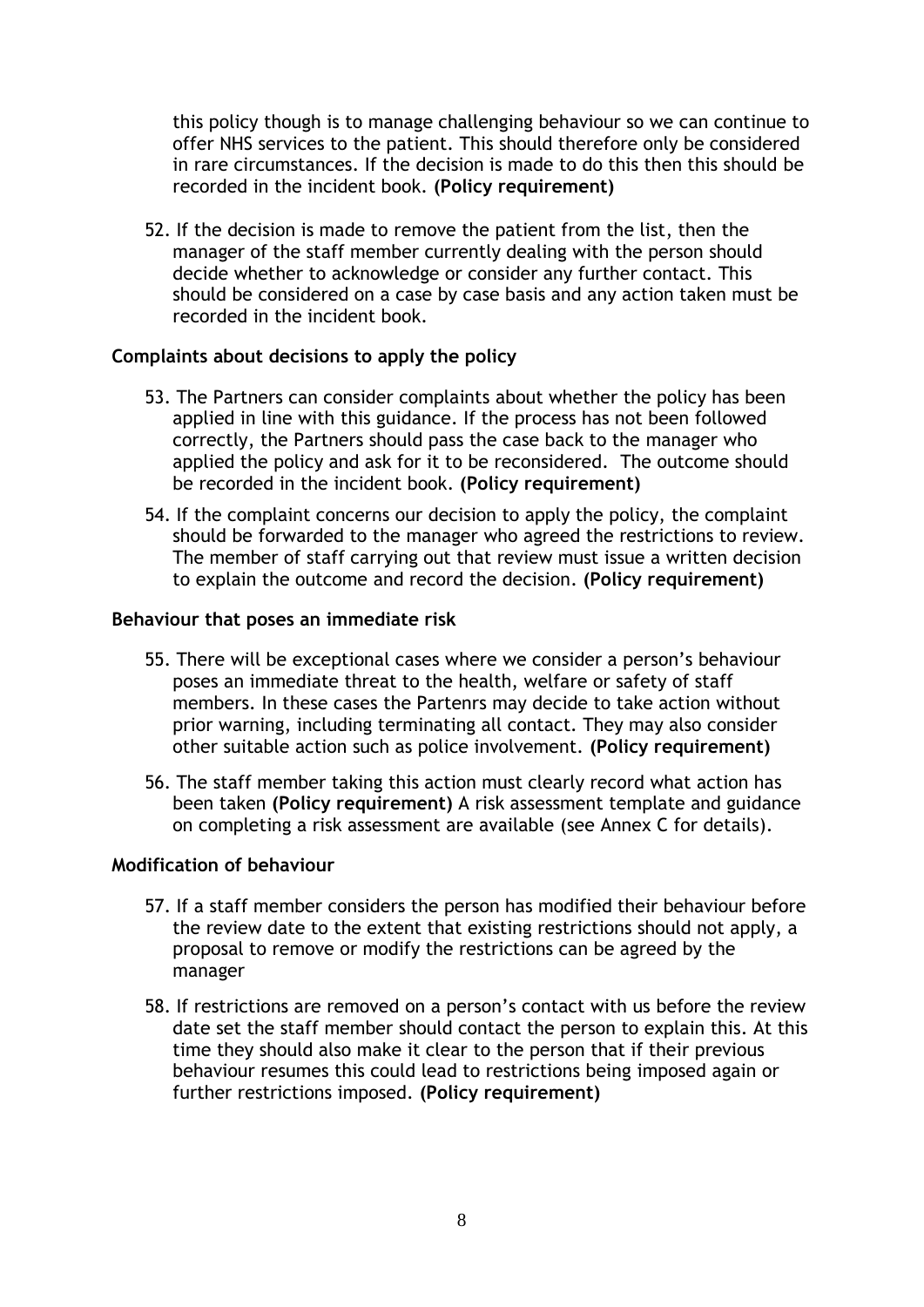#### **Deciding whether to continue applying the policy at the review date**

- 59. The staff member who was involved with the incident shares the responsibility for ensuring a review is conducted.This is because they are best placed to comment on whether the person's behaviour has changed and restrictions should be lifted. **(Policy requirement)**
- 60. Before the review date the staff member should discuss the case with their manager to review. **(Policy requirement)**
- 61. The person reviewing the case should take into account the evidence and reasons for making the original decision, and any evidence of the person's subsequent behaviour. They should also seek comments from appropriate staff, including those affected by the behaviour, and consider the effectiveness of any adjustment already made. **(Policy requirement)**
- 62. If the person reviewing the case decides not to extend the original restrictions for a further period, the conditions imposed will lapse. This decision should be recorded on the alerts.
- 63. If there is continuing contact with the person, the person reviewing the case should write to them explaining the decision. If the person is not in regular contact then contact does not need to be re-established to tell them about the decision. The decision should then be shared if and when they make contact again.
- 64. If the person reviewing the case does not extend the original decision and the unreasonable behaviour occurs again at a later point they can decide to enforce the previous restrictions again without going through the warning stage.
- 65. If the person reviewing the case decides to extend the original decision, they should set a further period during which restrictions should apply up to a maximum of twelve months. When this expires, a further review should be conducted. **(Policy requirement)**
- 66. The review of the application of this policy should be recorded in the incident book. The alerts box should then be updated to reflect any decisions made. **(Policy requirement)**

#### **Social media**

- 67. We generally consider unreasonable behaviour on social media (for example, Facebook or Twitter) to be when a person is abusive, makes personal threats or repeatedly references an individual member of staff. We should not usually take action under this part of the policy if the comment is a general criticism of our organisation or service.
- 68. If a person displays unreasonable behaviour on social media then this policy can be used to try to manage it. In these circumstances the staff member responsible for responding to the person should not continue to respond online, in order to prevent personal or confidential information (either about a case or about a member of staff) being disclosed or publicised further.